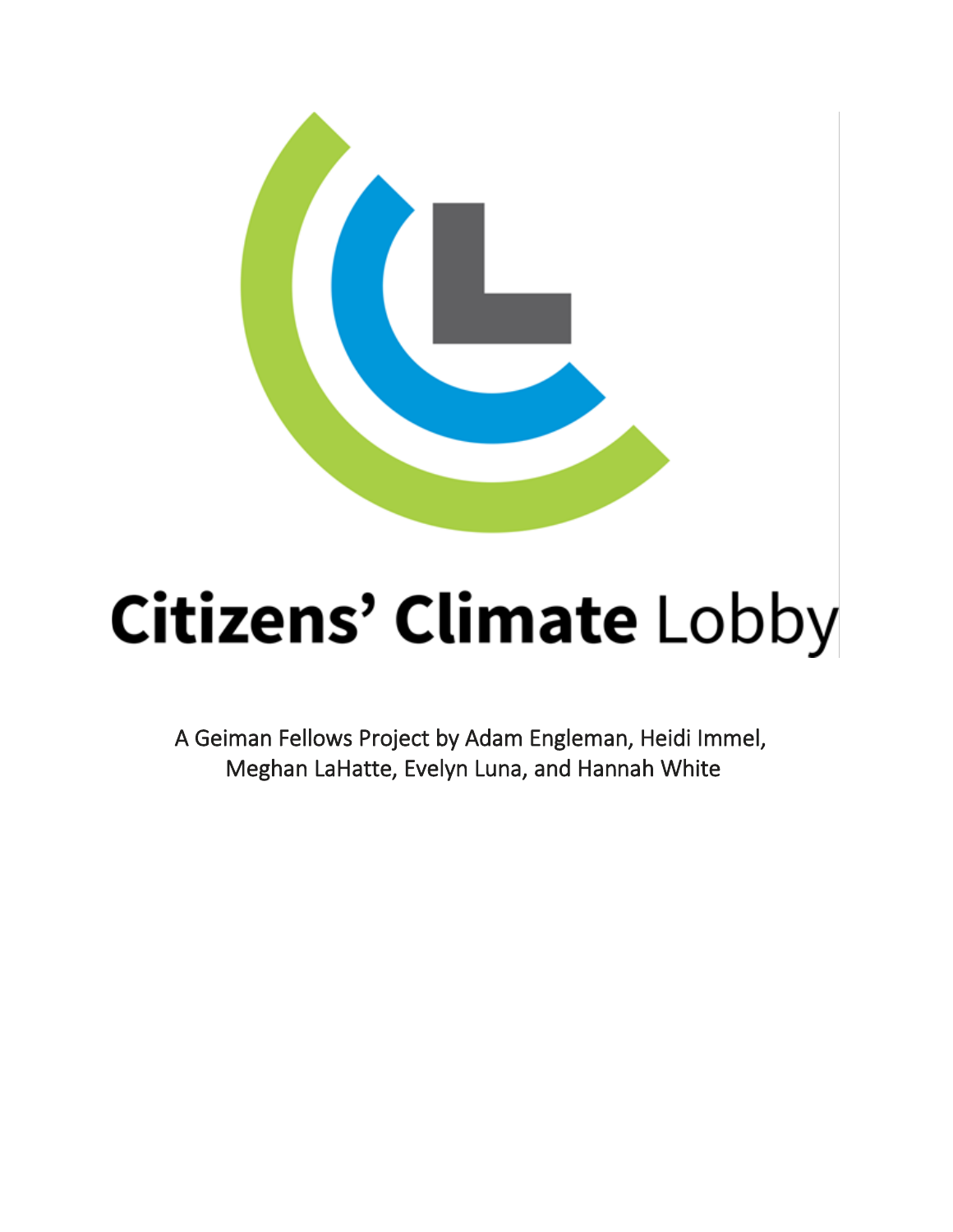### **GUNNISON VALLEY CCL CHAPTER FOUNDERS**



#### **HANNAH WHITE**

#### **HEIDI IMMEL**

Hi, I am Heidi Immel. I am currently a sophomore at Western Colorado University majoring in Business Management and minoring in Psychology. I have been the Community Outreach Coordinator for our "Climate Changers" group and am so proud of our group for coming this far and successfully creating a Gunnison Valley CCL Chapter for the Western and Gunnison Valley community. I am passionate about climate change because I am a big outdoors lover and would like the future generations to have the luxury we all have now in our beautiful valley. With education, dedication, and hard work; I believe we can all make a better global impact on our environment.

Hi I'm Hannah White! I'm currently a senior at Western studying Politics and Government with an emphasis in Global Studies and minors in Philosophy and Environmental Sustainability. As a 2019-2020 Geiman Fellow I was excited when it was suggested our group focus on climate change. I took on the challenger of being our Project Manager for our Citizens Climate Lobby chapter at Western, it has been such a great time working with other passionate individuals. Climate change is an international problem, but we have to start local to really make a change. And CCL has been the perfect organization to bring our community together to rally behind this problem! Together we can really make a difference.





#### **ADAM ENGLEMAN**

Hi I am Adam Engleman. I am a Business Administration major with a double minor in Biology and Recreation and Outdoor Education. I am a Lifeguard at the Gunnison Rec. Center as well as a fishing and rafting guide at Three Rivers Resort. I am a member of the Geiman Fellows and have been playing the role of coordinator with the City of Gunnison. My main goal is to get the City to endorse the Carbon Dividend Act to help fight climate change.

#### **EVELYN LUNA**

My name is Evelyn Luna and I am studying business administration with an emphasis in finance and minor in economics. I am very passionate about climate change because I always grew up with nature in my backyard. I want the future generations to enjoy everything that I have from fishing, hiking, paddle boarding and much more. In starting a CCL chapter at Western I have learned so much more about climate change and how much our world is changing. My role in our group is to look at the statistics behind climate change. With a CCL chapter now in the Gunnison Valley I am confident that we as a Western community and Gunnison Valley, we can make a difference for our future generations.





#### **MEGHAN LAHATTE**

Hi my name is Meg LaHatte and I'm the visuals director for our CCL chapter. I'm currently a junior at Western studying Communication Arts and Art, with plans to receive a BFA in photography. When I am not in the classroom, you can typically find me climbing at the local crags or skiing at the resort. I am incredibly passionate about climate change because I am an avid adventurer and lover of the outdoors. I believe that everyone should have equal opportunity to play outside and access the bountiful resources of the earth which is why I believe we must protect our planet. I am extremely excited to see our chapter grow into a cohesive and bipartisan group ready to advocate for our climate.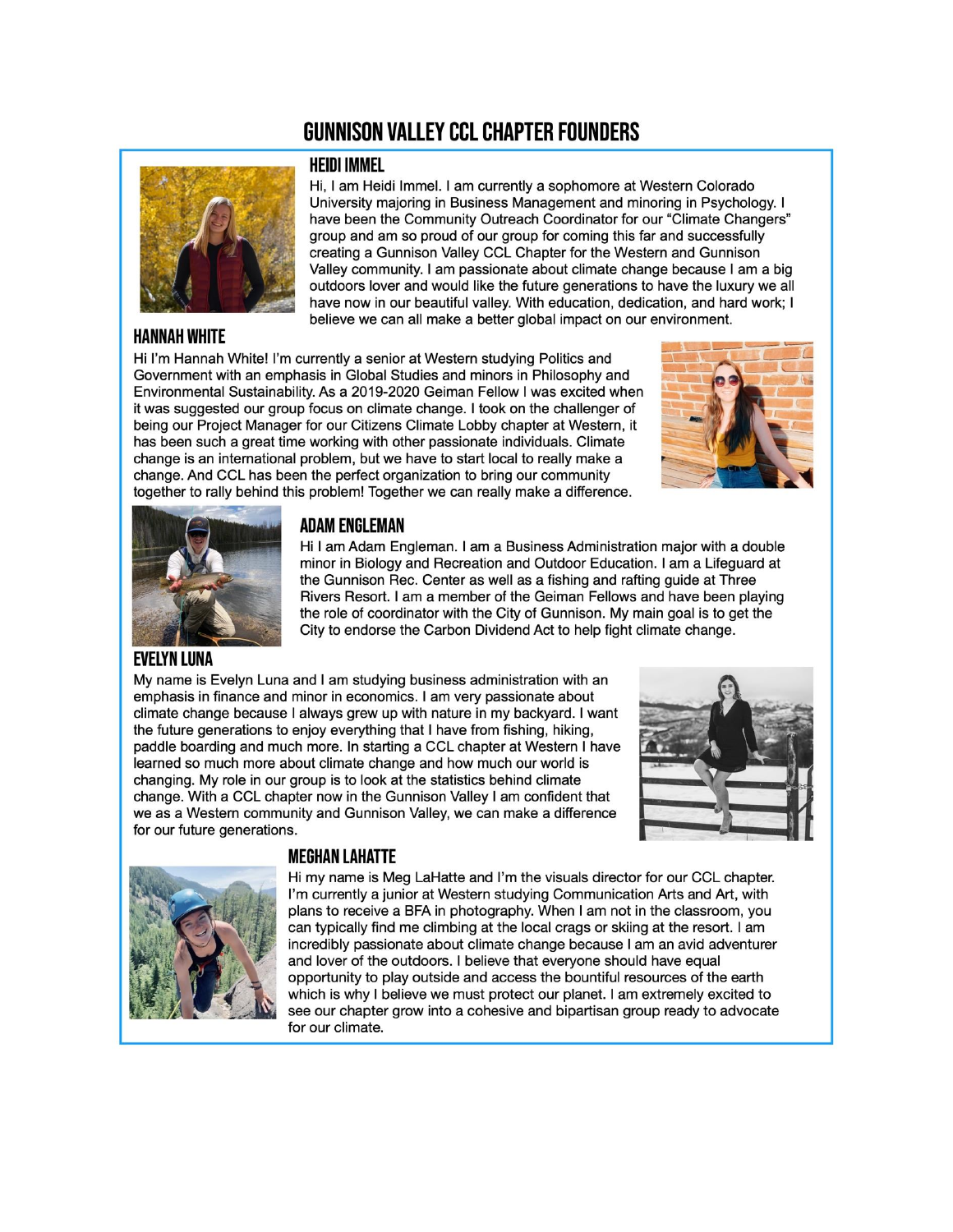## Organizations We Have Partnered With:



Sustainable Development Strategies Group









Formerly Western Colorado Congress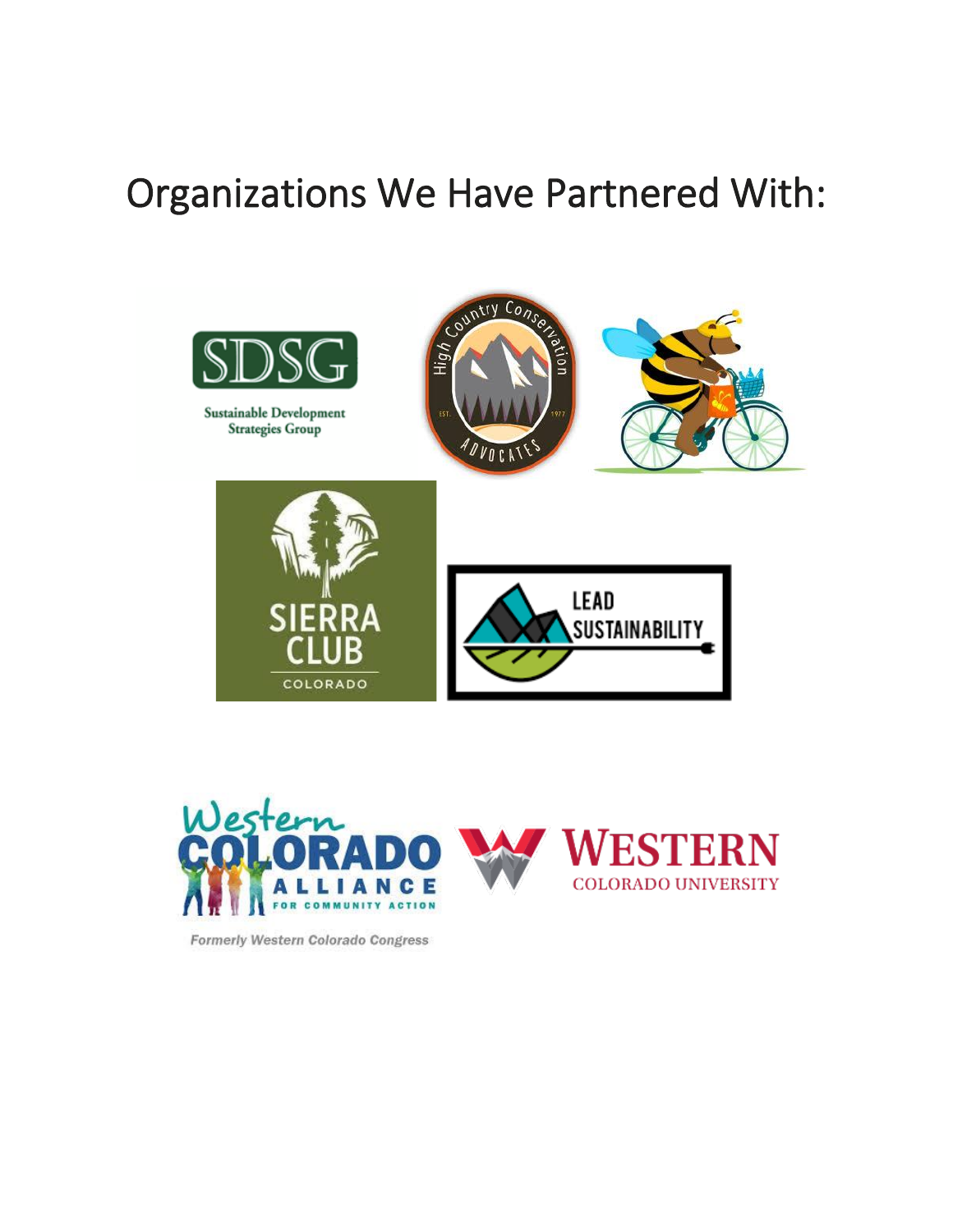#### **Executive Summary**

This year, the Geiman Fellows were presented with the topic of Climate Change as the basis of our group project. Five of the fellows, Adam Engleman, Heidi Immel, Meghan LaHatte, Evelyn Luna, and Hannah White decided to tackle this topic through creating a fulfilling and educational project. In the preliminary stages of the semester, our group debated on different ideas pertaining to sustainability and climate change. Through this brainstorming, we produced these various concepts that involved recycling, education, and other sustainable topics. However, we found that there was already several of these initiatives present on campus and in the Gunnison Community.

When Heidi and our professor, Kim Sherman, attended a Citizens' Climate Lobby conference in the fall at CU Boulder, they listened to campus leader Kelsey Grant give an inspiring speech about how she founded the Boulder CCL (Citizens Climate Lobby) Chapter. After this our group decided to pursue establishing our own CCL Chapter in Gunnison.

Under Kelsey's leadership, our team underwent extensive trainings through CCL's student leader advocacy program to gain the experience and knowledge needed to set up this chapter. These trainings involved lobbying to congress, writing letters, social media management, and many other topics. Whilst we attended these trainings, we began extensive grassroots outreach throughout the valley. Our group began to work with organizations such as LEAD Sustainability and Sustainable Crested Butte through tabling events throughout the fall semester. At these tabling events, we handed out flyers and sign-up sheets for the CCL which resulted in a multitude of students and community members showing interest in the group.

As we continued the grassroots outreach, we also developed a plan to present our project to the Gunnison City Council. This required key communication between our group and Mayor Gelwicks. After an initial meeting with the mayor, he invited us to present our group to the council and community members. After presenting to city council and gaining their attention, we set up another time to specifically propose the Carbon Dividend Act to them in hopes they would write a letter of support of it to Rep. Scott Tipton.

As our project further developed into the spring, we continued to host tabling activities and attend local events, such as the Gunnison Global Climate Summit, at which we contributed ideas to the comprehensive plan. With COVID-19 shifting our platform to digital, we have begun creating online connections through social media and zoom meetings. This contemporary style of networking is challenging, but still creates a solid foundation of communication for our members.

Currently, our team is looking to make our campus chapter into a valley wide organization. We will need a driven and diverse group of individuals passionate about combatting climate change through political action to sustain this chapter's future.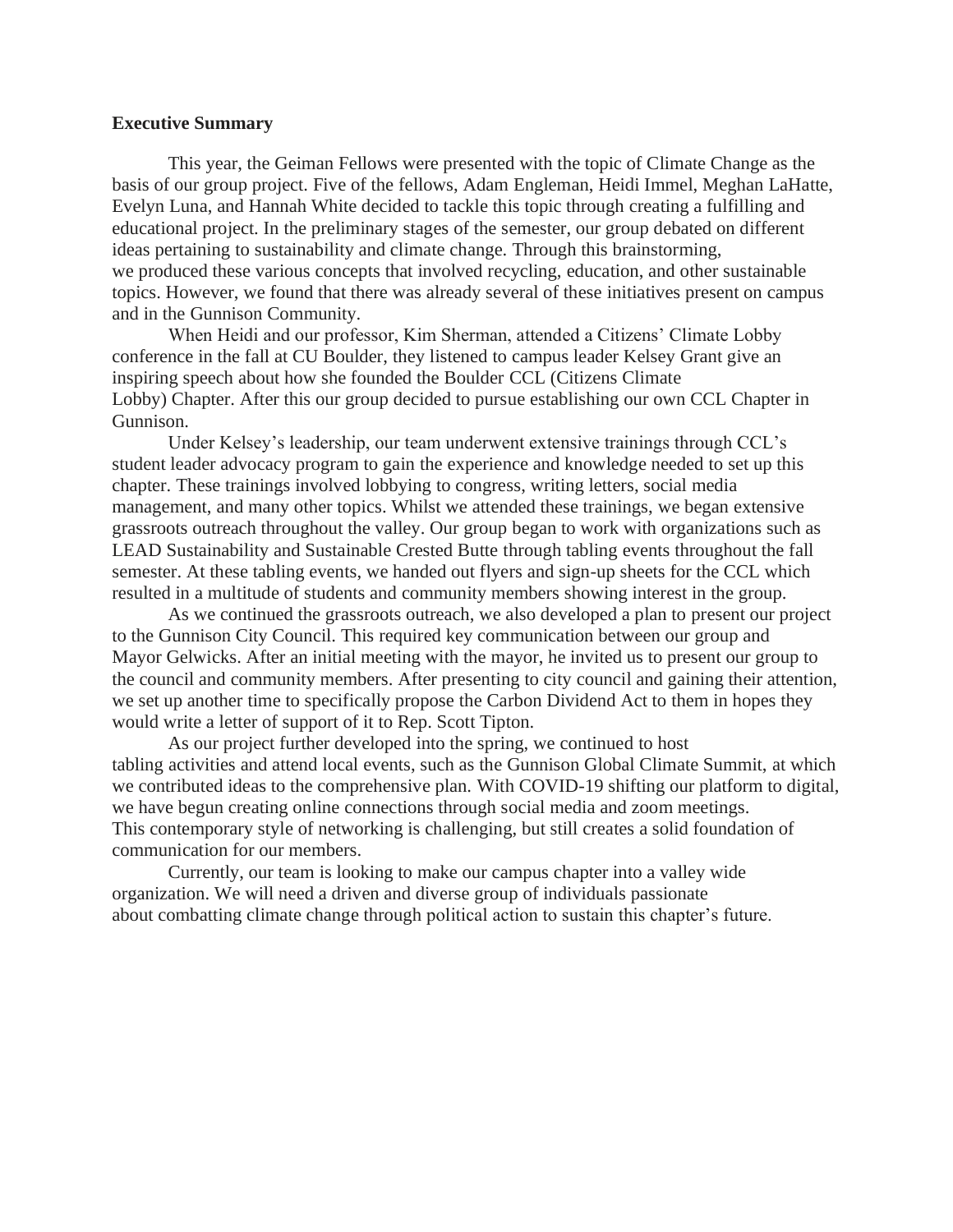#### **What is the Citizens' Climate Lobby?**

Citizens' Climate Lobby, also called CCL, is a non-profit, nonpartisan, grassroots advocacy organization focused on national policies to address climate change. CCL was founded in 2006 by Marshal Saunders, a passionate lobbyist and advocate for people and the climate. CCL empowers everyday people to work together on climate change solutions and our supporters are organized in more than 400 local chapters across the United States. Together we are building support in Congress for a national bipartisan solution to climate change. The solution to climate change is democracy, and we believe that climate change is a non-partisan issue as it affects everyone across the globe.

CCL is also a non-profit organization and receives most of its funding from generous donors (63%), foundations (33%), and national conferences (4%). The organization prides itself in being relationship driven, as we believe that meaningful connections and grassroots outreach is the basis to driving change. Through this CCL aims to reach a multitude of diverse groups to be effective in enacting climate solutions on the local, state, and national levels.

The tangible and largest goal of the Citizen's Climate Lobby is to get the Energy Innovation & Carbon Dividend Act passed. This policy will drive down America's carbon pollution while unleashing American technology innovation and ingenuity. This places a tax on fossil fuel emissions from companies and turns those fees into a returned dividend to all American households. We support it because it is effective, bipartisan, revenue neutral and good for the people and the economy. Getting this act passed means reducing America's carbon emissions by 40% in the first 12 years which will immensely improve our environment and health.

Not only does CCL want to promote this act, but also create passionate climate advocates under its training programs. Because it is a well-developed organization, it is incredibly accessible in terms of education and guidance for starting chapter. Using its generous resources and Campus Leader program, we were able to establish our own chapter in Gunnison.

#### **The Energy Innovation and Carbon Tax Dividend Act**

One huge aspect that CCL supports is the Carbon Tax Dividend Act. This act (H.R 763) was introduced into Senate in 2018 as a bipartisan bill to fight climate change. This bill would tax all carbon content and fossil fuel producers. The rate will start at \$15 per metric ton and increase by \$10 each year. If fossil fuel producers fail to pay the fee, then there will be an additional charge. All the revenue collected with this tax system will go back to households. This will allow CCL to reach their goal of reducing America's emission by 40% in the first 12 years. This bill will create approximately 2.1 million jobs, about 295,000 lives will be saved due to better air quality, and 80% of low to middle income households will get a boost due to the revenue received from this new tax.

Though this proposed bill would have a lot of positives, not everyone agrees with more taxes. Some argue that it would be possible for those same households to use the revenue received from the tax to continue using fossil fuel because now they will be able to afford it. While this can also be true, we can also look towards other solutions that I have found during my research. Another solution that I have researched is the cap and trade method. This method gives fossil fuel producers a permit which allows them to emit a certain about of CO2 into the atmosphere, and if they go over their allowed limit, they pay a penalty fee. The goal of this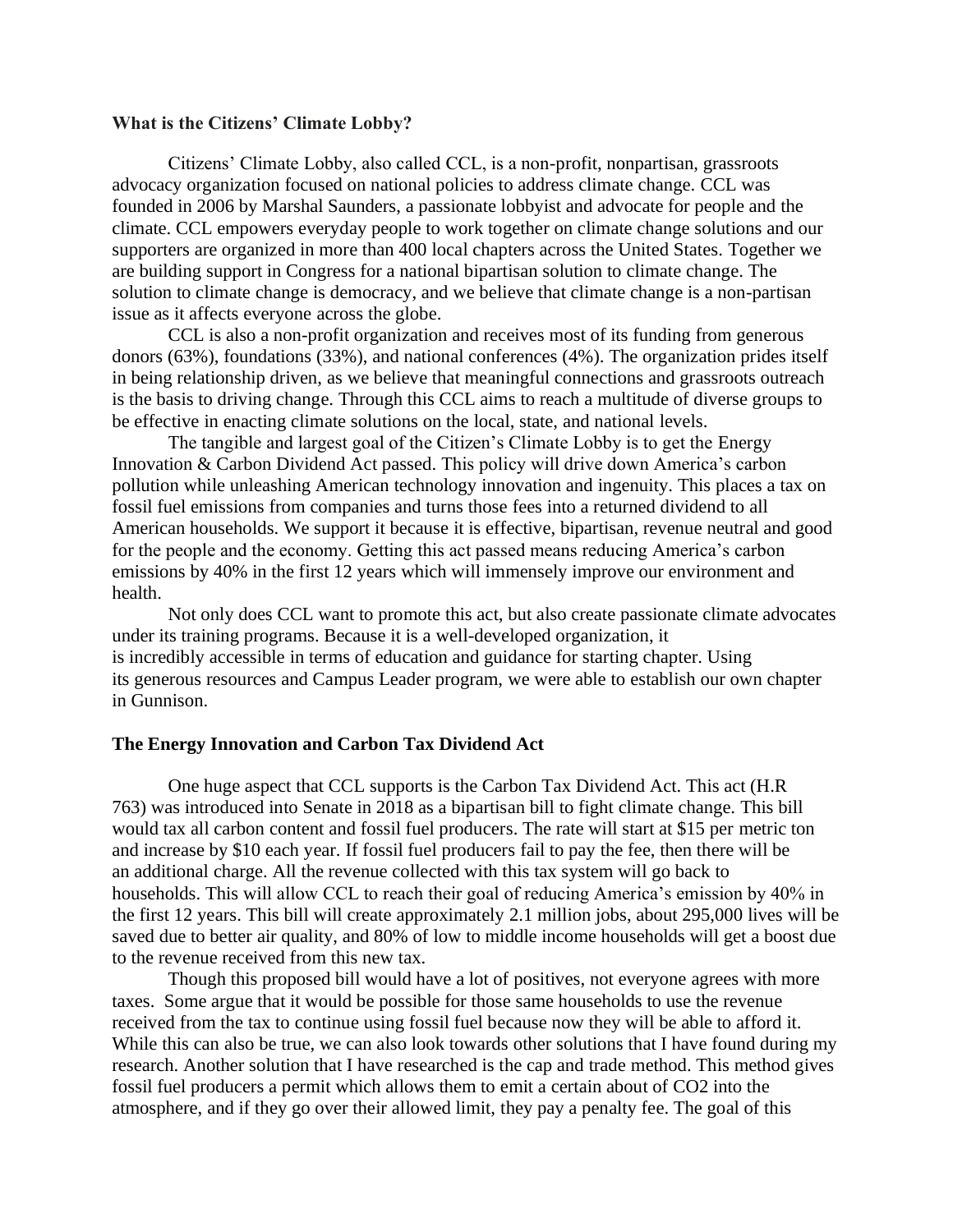solution would be to put more of the responsibility on companies for them to become more environmentally friendly. Such as installing solar panels, using less chemicals that harm the environment, etc. The penalty would cost the company more money than to invest in green solutions. On that note, some companies that may not use up all their permits will try to sell their unused permits for a high price and other companies that find it cheaper to buy a permit for a high price or be a little more green for an even higher price will buy those permits. There is no wrong or right way to fight climate change, but something needs to happen now.

#### **City Council Relations**

Our team has worked diligently with Mayor Jim Gelwicks and the Gunnison City Council this entire semester. We initially met with the City Council to spread awareness about our chapter and our goals. Later, members of our group met with Jim Gelwicks individually to grow a stronger relationship between our CCL chapter and the city of Gunnison. After this we worked with Western's Student Government Association to endorse the carbon dividend act. Once we had this accomplished, we were able to stir up the courage to ask City Council to endorse the same bill. We then brought this idea up to the council members and gave them more information about the bill. Soon after this (Adam sits on City Council), Adam had an informational discussion with the council members to try and inform them more. Our city council would have endorsed this bill, but COVID-19 put a hold on this. We hope that we can continue working with city council on climate action in the future, but we do not know when life will get back to normal. COVID-19 has put a halt on our efforts, but we will continue to pursue this endorsement once the economic crisis is over.

#### **The Future of the Gunnison Valley's CCL Founders**

Hannah, Heidi, Meghan, Evelyn, and Adam still plan to be part of the CCL chapter they have created. Evelyn will be graduating spring of 2020 though she is easily a phone call away. The group's plan is to stay as involved as possible though not directly in charge of leading the chapter. All the founders are busy students and all of them will be incredibly involved on Western's campus for the next two years. They hope to be a part of the CCL chapter through Western's campus and create a professional and supportive relationship with the appointed Gunnison Valley CCL Chapter leader. The founders hope to find more Western students interested in this CCL chapter to appoint in liaison positions for the CCL chapter leader to work with. The founders hope to stay involved with this chapter if possible until moving away from the Gunnison Valley or if other life changes get in the way. The main goal for the founders is to make sure they have the upcoming Western students to continue and look after the Gunnison Valley CCL chapter to pursue active political will within the whole Valley.

#### **The Future of Gunnison Valley's CCL**

Our hope going forward with our CCL chapter would be to have a Western student serving as a liaison for the chapter, they would be responsible with updating Western students about what the CCL chapter is doing and what current events would be held. We hope to appoint a leader for the CCL chapter that is preferably a community member of the Gunnison Valley that is passionate for being an advocate for climate change. We hope that this chapter leader has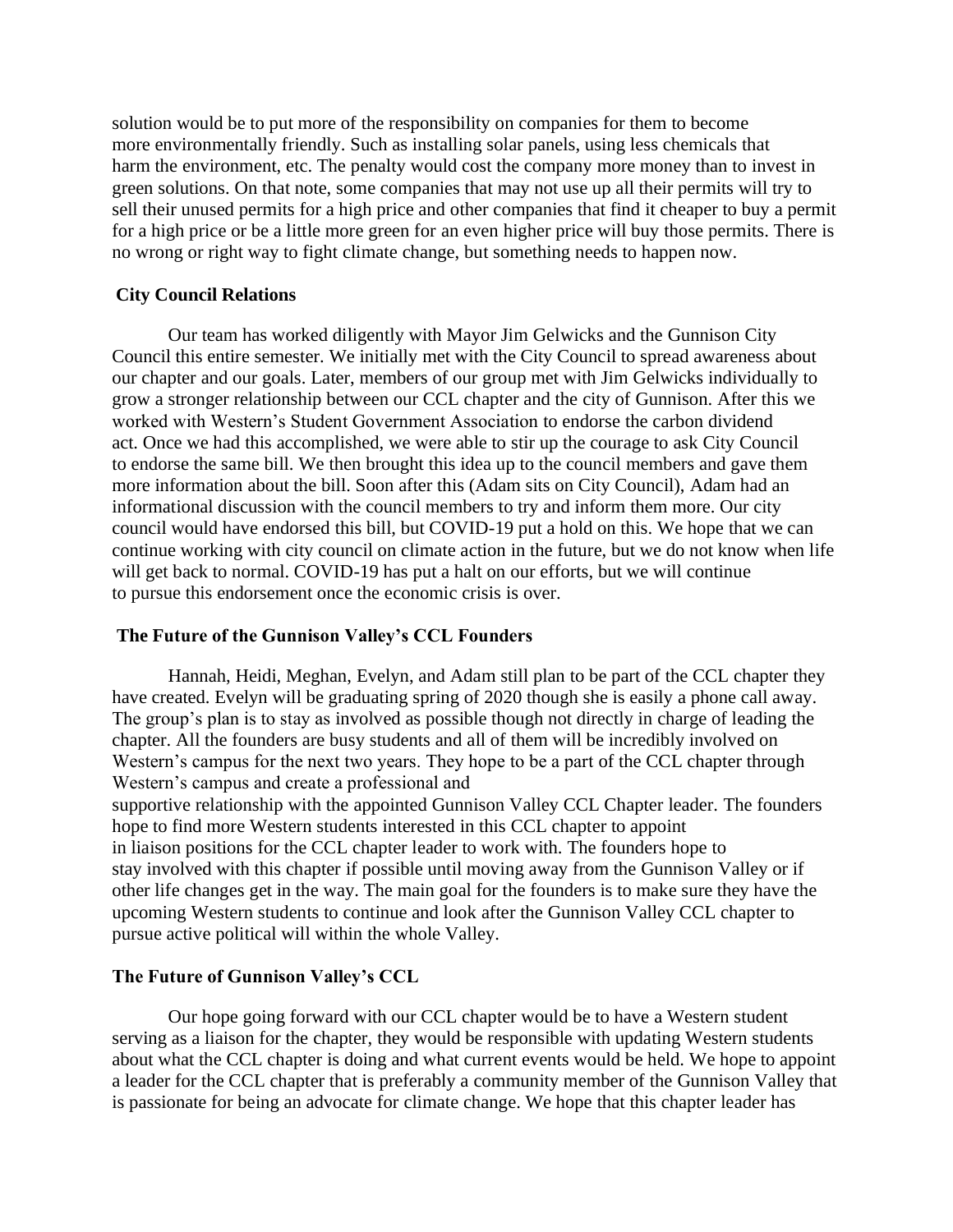enough time in the week to commit to this, as we believe that this is a top priority job organizing community meetings, tabling events, and hosting training sessions for new members interested in becoming advocacy leaders. Our hope is this CCL chapter will grow and hopefully become a leading example in the Western slope of Colorado, so that all nearby cities may create their own local CCL chapters. Our goal as a chapter is to promote CCL's five levers of political will and to continue to encourage our community to get involved in their civic duties as well as their grassroot outreach. This CCL chapter is open to working with other grassroot outreach organizations if their organization is exclusively bipartisan. This is a key component to work with other grassroot organizations to ensure we keep members working towards the same goal.

As Geiman Fellow Leaders and founders of the Gunnison CCL chapter we have had the honor in introducing CCL to the valley. Our goal is to educate others about climate change was well as taking action in order make change happen. The challenges we face are who will keep the chapter running, who is a student that is interested in representing Western in the community chapter, what resources can, we as founders, give the new leaders and much more. During the semester, our CCL chapter was able to establish amazing relationships with GVC3, Lead Sustainability, and Sustainable CB to name a few. On the other hand, CCL is "a non-profit, nonpartisan, grassroots advocacy organization focused on national policies to address climate change." Some of their core values are relationships, optimism, integrity, and personal power to name a few. Our Gunnison Valley Chapter has been able to embody some of those same values in our own chapter. We admire the relationships that we have built and that will continue to build, through our roadblocks we continue to be optimistic, and that we each know it is important to stand up for what we believe in.

#### **How a Western student will be a liaison between local groups and Western.**

Western students are often busy with the many entities they are involved with on campus, and sometimes they forget what is going on in the Gunnison Valley community. There are several on campus organizations such as LEAD Sustainability, Organics Guild, the Healing Coalition, and the entirety of the Master's in Environmental Management department that have already been doing great work on campus, so why CCL and why a liaison? The CCL supplies trainings that help prepare people to run organizations, advocate for themselves and others, and how to talk to women and men in power positions in a very respectful way. Having students advocating for themselves and peers goes a long way to helping CCL reach their organizational goals. Having a liaison will allow a student to get the professional development training that the CCL offers, as well as represent student organizations working on sustainability, and student desires in general on the future of climate change work in the Valley.

As previously said, Western has several ways students can get involved in sustainability, but there is not an organization or club on campus that helps students on professional development specifically in the climate policy sphere of things. The skills learned throughout the trainings here help prepare students to not only interact with their congresspeople, but the preexisting organizations where they live.

The student liaison would work closely with the valley chapter and the students on campus involved to coordinate trainings for new members, events: CCL exclusive ones, and ones partnering with on-campus clubs, tabling on campus, and would also work with the local valley organizations on events, letter/grant writing, and whatever new ideas they have.